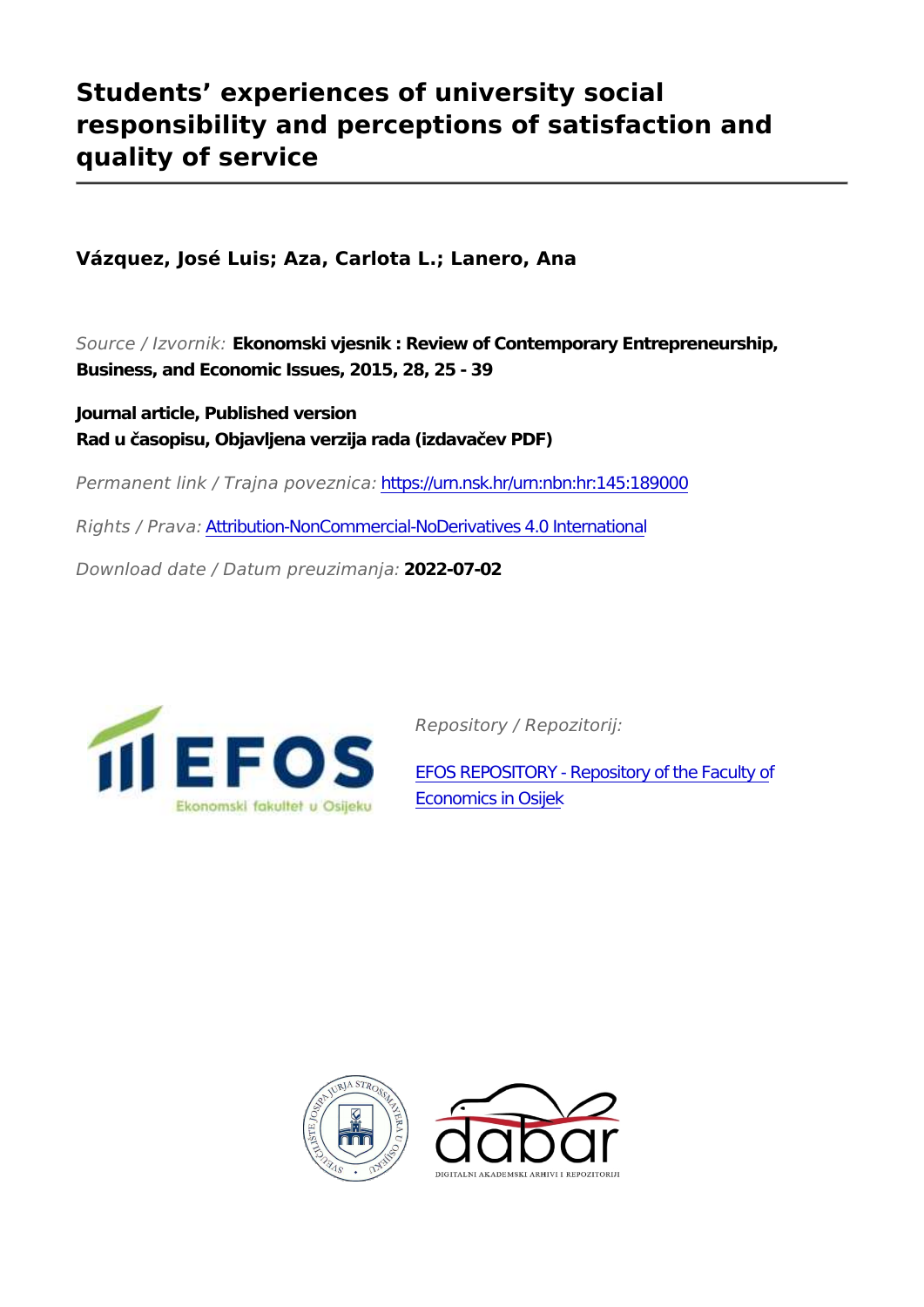*José Luis Vázquez University of León Faculty of Economics and Business Sciences Campus de Vegazana, s/n, 24071 León, Spain jose-luis.vazquez@unileon.es Phone: +34987291751*

*Carlota L. Aza University of León Faculty of Economics and Business Sciences Campus de Vegazana, s/n, 24071 León, Spain adecla01@estudiantes.unileon.es Phone: +34987293296*

*Ana Lanero University of León Faculty of Economics and Business Sciences Campus de Vegazana, s/n, 24071 León, Spain ana.lanero@unileon.es Phone: +34987293296*

*UDK 159.95-057.87:378.147](460) Original scientific article*

*Received: July 3, 2014 Accepted for publishing: December 5, 2014*

# **STUDENTS' EXPERIENCES OF UNIVERSITY SOCIAL RESPONSIBILITY AND PERCEPTIONS OF SATISFACTION AND QUALITY OF SERVICE**

## **Abstract**

The principal aim of this paper is to identify the factors that define students' perceptions of university social responsibility (USR) in a Spanish university, and analyse the impact of that view on their perceptions of satisfaction and quality of service. Particularly, it is hypothesized that the overall perception of university social responsibility has a positive effect on students' experiences of satisfaction, partially mediated by the assessment regarding the quality of university services. In doing that, a self-report study was conducted with a total sample of 400 undergraduate students of the University of León, in Spain. Structural equation modeling with PLS was used to test the students' overall perception of USR in order to achieve higher standards of quality of service and satisfaction. Results supported a structure of six factors explaining students' views regarding university social responsibility, of which only internal management affects the overall perception. Likewise, quality of service and satisfaction are strongly correlated among them. Implications of these findings for marketing in university settings are discussed.

**Keywords:** University social responsibility, public marketing, higher education, satisfaction, quality of service, Spain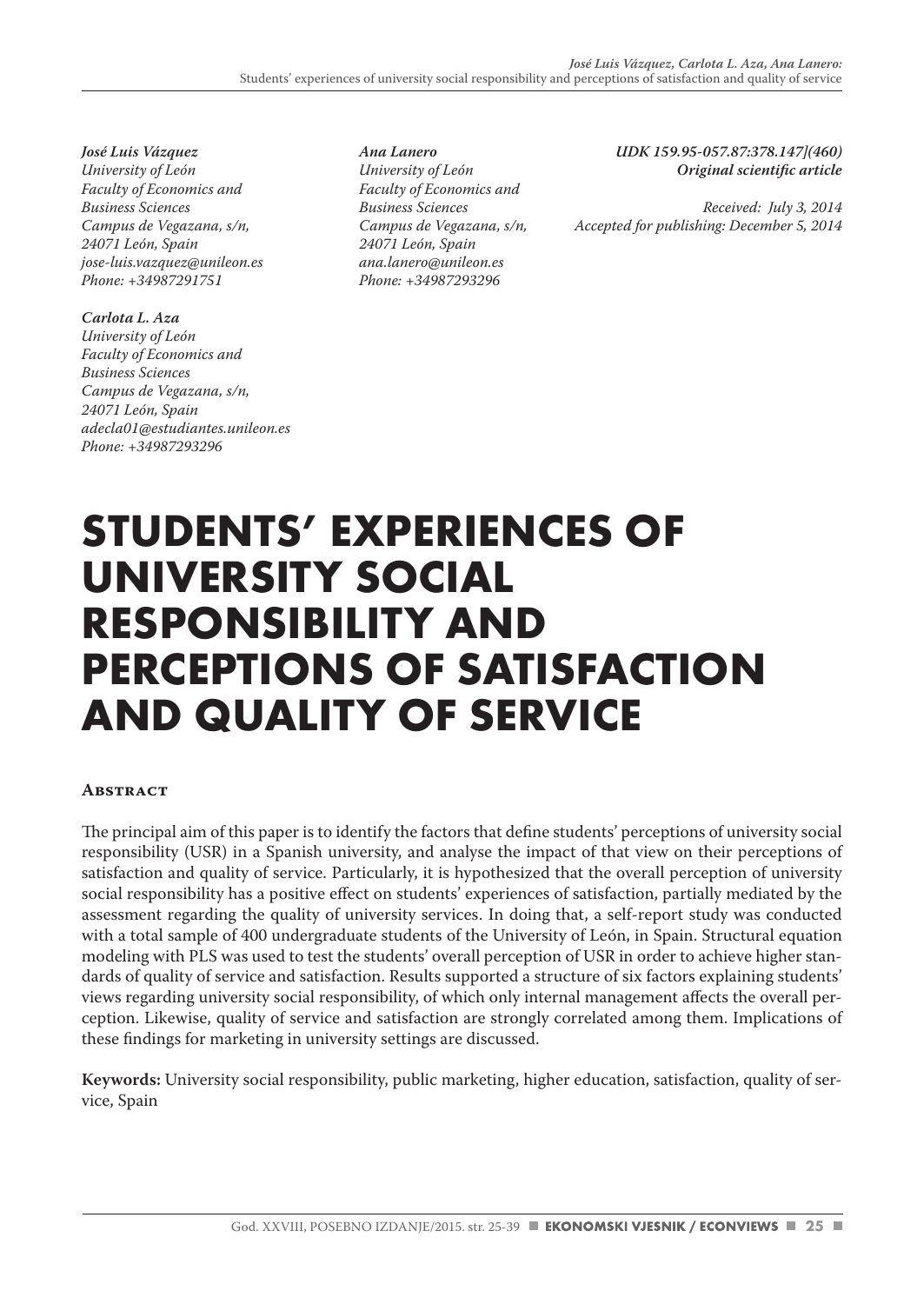## *1. Introduction*

European universities are experiencing a process of world change which materializes into a new way of looking at the approach and purpose of education (Nuñez, Alonso, 2009). For this purpose, universities play a significant role in the next generations' ability to succeed and deal with globalization and economic growth, as well as to build a sustainable future for people all over the world (Setó-Pamiés et al., 2011).Consequently, education is seen as a key to improving quality of life, not just of individuals but also collectively for humankind (Galang, 2010). That is the reason why universities should approach and understand the consequences of the social changes that are shaping a new model of society. Particularly, universities need an interdisciplinary, open-minded approach able to cope with current needs and not locked up in traditional academic purposes (in both education and research) intended to meet a specific agenda (Gaete, 2012).

Since higher education has become a highly competitive market and both a "mature and diversified sector", universities have to reshape themselves in order to face new challenges and opportunities (Burcea, Marinescu, 2011) to improve the quality of service and student satisfaction. Higher education, therefore, can change the world by training and expanding a student's mind, researching answers to challenges, showing its own understanding and commitment through responsible campus management (Tilbury, 2011) and always taking into account that educators ought to help their students to understand the powerful effects that business decisions and actions can have on society and the potential collateral damage (Setó-Pamiés et al., 2011). In addition, a university that promotes USR can be seen as an organization of quality and this increases students' satisfaction.

The current purpose of universities is to provide students with a suitable academic background and to transmit wisdom and knowledge, bearing in mind their stakeholders' expectations and requirements.

In addition, this identification is the first step in the process of implementing the concept of university social responsibility in organizational management (Moneva, 2007) because the socially responsible behavior of an organization shall be managed in accordance with the interests and needs of each of the stakeholders affected, or interested in the activities of the institution (Gaete, 2009).

The implementation of measures for university social responsibility (USR) depicts an improvement in the management of the institutions themselves (Casani, Pérez, 2009), thus serving as a springboard for future professionals belonging to several sectors and areas of society, such as companies, governments or public administrations and organizations (Martí et al., 2008) that will lead to future changes worldwide. Literature suggests that business school emphasis on CSR can indeed make a difference in student attitudes. Therefore, universities are not only educational services providers, but also shapers of identity with major responsibilities to the nation and to the wider world (Sullivan, 2003). For this purpose, universities have a crucial role to play by incorporating social responsibility in the design of their curricula and researches, as well as into their mission, vision and corporate strategy (Muijen, 2004).

The application of social responsibility in the field of higher education implies, among other issues, the identification of the university stakeholders and their perceptions of satisfaction and quality of service, the knowledge of their expectations and the establishment of means of dialogue with these groups. In this context, universities have to face this new mission, vision, and consequently design new institutional strategies of social responsibility, which include social responsibility in all academic areas as a way of obtaining a competitive advantage in this current context. Nevertheless, and in spite of the important social function of universities, there are still very few studies that include university stakeholders as the subject of research (Larrán et al., 2012).

In this context, the principal aim of this paper is to identify the factors that define the perceptions of students with regard to USR and analyse the impact of that view on their perceptions of satisfaction and quality of service. In this respect, this paper is organized as follows. First, the concept of USR and theoretical four impact model is presented. Secondly, the concept of satisfaction and quality of service and its relationship with USR is discussed. Then, a selfreport study carried out with a sample of Spanish university undergraduates is presented with the aim of identifying the extent of students' perception of USR and its implications for satisfaction and quality of service. Finally, there is an analysis of whether the students' global perception of USR affects the satisfaction and quality of service.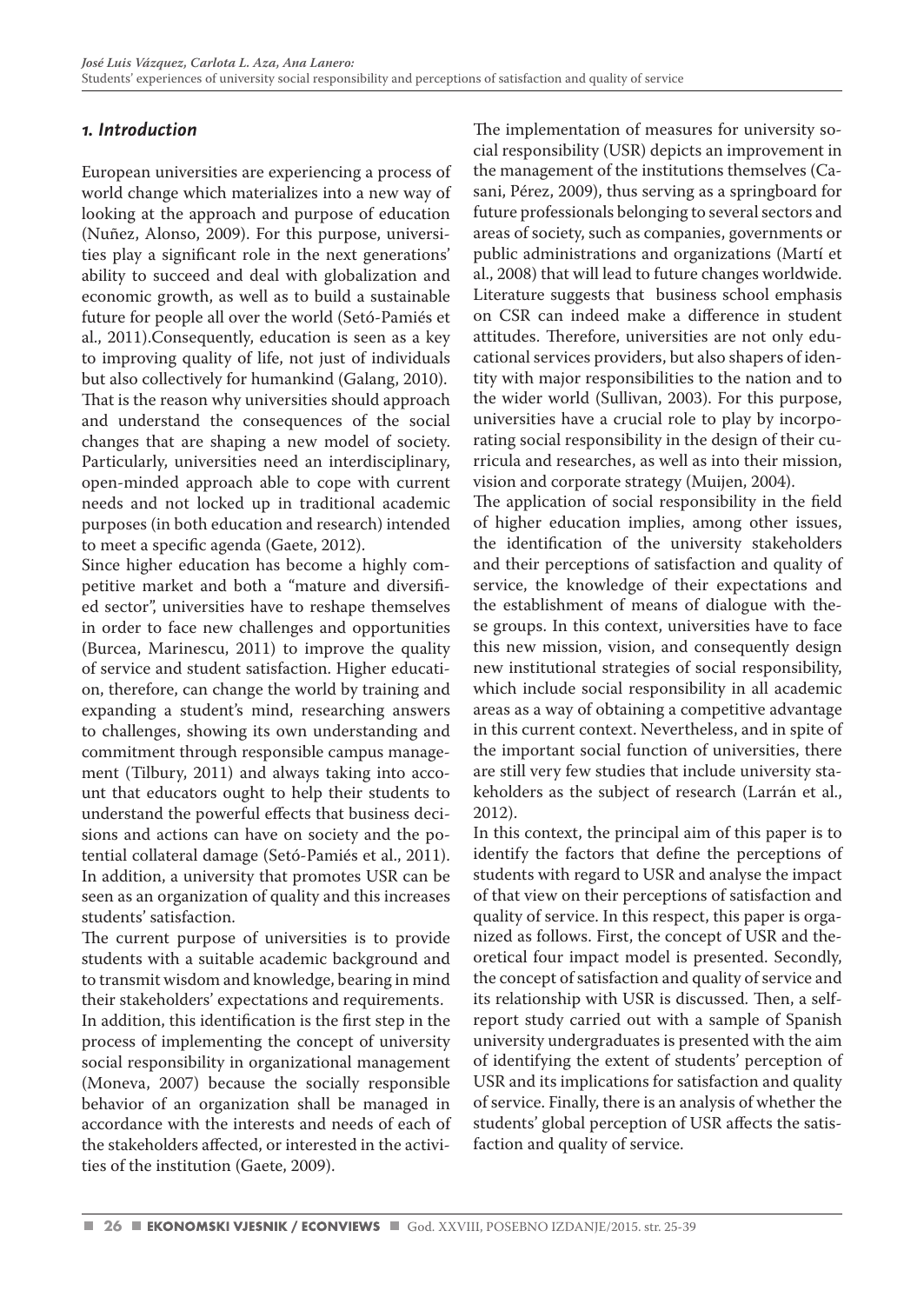#### *2. Literature Review*

## *2.1 University social responsibility and the impact-based model*

Universities cannot stay out of line with current thinking on social responsibility and sustainable development, because it falls to universities to promote corporate social responsibility, scientific social responsibility and citizens' social responsibility in order to keep in mind the impact of higher education on knowledge, values and behaviour (Gasca, Olvera, 2011). First, the growing concern of nowadays universities to satisfy the needs of different stakeholders and to deal with a profound ecological and social commitment has imposed greater social responsibility on them (Kunstler, 2006). Second, universities have a crucial role to play in optimizing the way society is managed and attaining the objective of ensuring major improvements in people's lives. Third, universities are not only educational services providers (Sullivan, 2003) but also produce good citizens who are trained for both competency and character (Ehrlich, 2000; Wilhite, Silver, 2005). These are the reasons why more and more institutions of higher education are trying to foster and implement USR strategies in all university areas.

According to the European Commission's view (2011), every organization has an impact on society. Therefore, universities have to take responsibility for the effects and consequences caused by their strategies, structures, policies and performances, just like any other organization (Argandoña, 2012). In the specific situation of Spain in the context of university polices, the 2015 University Strategy, states that universities should not only teach and research, but should also be socially responsible institutions that can help students find jobs, encourage ethical values, contribute to economic and social development, etc. (Larrán et al., 2012a).

From this point of view, it is therefore sensible to define the concept of USR as *a concept whereby a university integrates all of its functions and activities with the society needs through active engagement with its communities in an ethical and transparent manner which is aimed to meet all stakeholders' expectations* (Esfijani et al., 2013:278). In other words, USR means to offer educational services with an ethical approach, to spread knowledge in a responsible way with good management and to respect and develop a sense of responsible citizenship by encouraging the students and the academic staff to promote sustainable development in their community as well as to try to adapt the higher education institutions' purposes, views and values.

As with the corporate social responsibility, the USR concept has vague and imprecise definitions, because the areas of interest or attention are different depending on the institution which is seeking objectives. Furthermore, there are different names for the concept, which are presented as separate although they should really be under the USR umbrella concept, such as sustainable development, development cooperation (Ministry of Education, 2011), ethics (Dellasportas, 2006; Lutar, Karri, 2005) or third mission (Casani, Pérez, 2009). Most of the alternative concepts are focused on environmental and social areas (Ministry of Education 2011) and hinder the understanding of the term.

To date, most previous research on USR has been developed in Latin American universities. The most developed model is impact-based, that is, from a business perspective, bonding social responsibility to the way organizations manage their impact on people, society, economy and nature around them (Vallaeys et al., 2009). Particularly, it is understood that universities cause four different types of impacts around them: educational, cognitive, organizational and social. Within this view, it is acknowledged that both educational and cognitive impacts are caused by universities themselves as organizations, whereas social and organizational impacts can be caused by both universities and private companies.

Based on the impact-based model (Vallaeys. 2008; Vallaeys et al., 2009), in this paper we propose that the four educational, cognitive, organizational and social impacts predict the students' overall view of USR. That is:

**Hypothesis 1.** Perceived educational, cognitive, organizational and social impacts directly influence the overall perception of USR.

It is necessary for universities to develop new methods and frameworks which will help students understand the concepts of social responsibility and sustainability within the business world although little research on USR has been done so far, except for some empiric articles. However, lots of data on ethical education (Dellasportas, 2006; Lutar, Karri, 2005; McDonald, 2004), CSR education (Matten, Moon 2004; Muijen, 2004; Setó-Pamiés et al., 2011) and universities and business schools' sustainability (Ceulemans, De Prins, 2011; Galang, 2010; Tilbury, 2011) can be found in many reference books.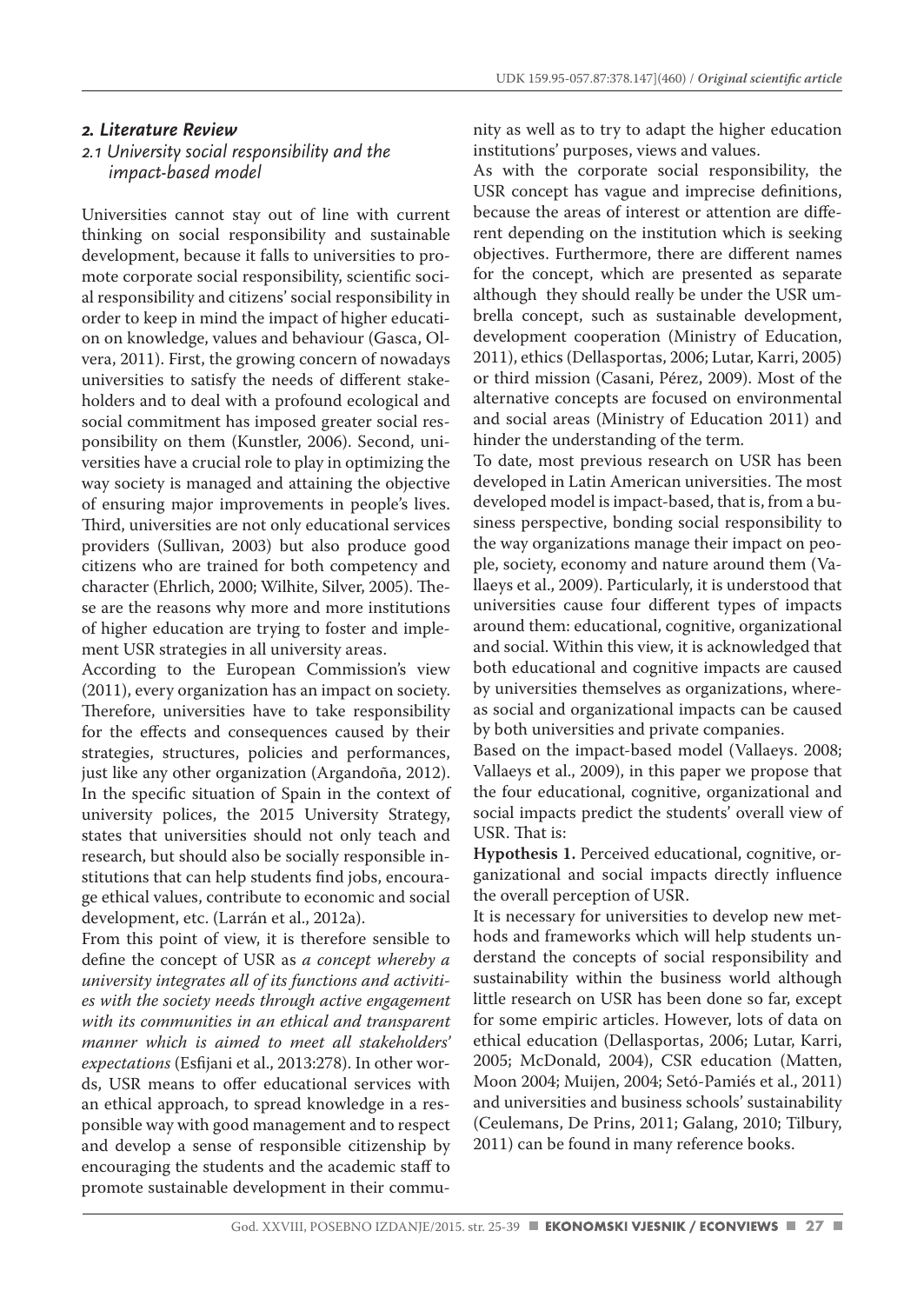## *Table 1 Impact-based model of USR*

|                | <b>Definition</b>                                                                                                                                           | <b>Results</b>                                  |
|----------------|-------------------------------------------------------------------------------------------------------------------------------------------------------------|-------------------------------------------------|
| Educational    | Refer to responsible processes of teaching, learning and<br>values education                                                                                | Responsible Civic and<br>Professional Education |
| Cognitive      | Refer to ethical guidelines, theoretical approaches, lines of<br>research and production and divulgation of knowledge                                       | Social Management of<br>Knowledge               |
| Organizational | Relative to members of the academic institution through<br>the organizational design of the university, its plans and<br>strategies                         | Responsible Campus                              |
| Social         | Links between the university and external stakeholders and<br>their participation in the political, social, economic and<br>cultural development of society | Social Collaboration                            |

## *Source: Adapted from Gaete (2012); Vallaeys et al., (2009)*

Table 1 shows positive results of the impact-based model: professionals and citizens educated by universities, knowledge transmitted, social relevance, relationship between students and staff, environmental awareness and the universities' role in social development by means of collaboration in problem-solving activities, such as creating social capital or facilitating general access to knowledge. Impacts' definitions are also shown.

## *2.2. Quality of Service and Satisfaction in the University*

Quality assurance is one of the core elements of the Bologna process, so the quality of service concept is particularly important in higher education institutions (Correia, Miranda, 2012). University education in general and the quality of it in particular, are linked in order to respond to education's demands of quality and social responsibility that the current situation demands.

The university, as has been seen, should promote citizen responsibility and commitment in the society, and become an organization based on the quality of service in higher education directly related to the ability to contribute to the development of individuals and societies (López et al., 2013). Quality in higher education is a complex and multifaceted concept (Harvey, Green, 1993). As a consequence, there is no consensus about the definition and measurement of service quality. But according to O'Neill and Palmer (2004), service quality in higher education can be defined as the difference between what a student expects to receive and their perceptions of what they really receive.

Several studies of service quality in higher education have been very popular in recent literature from different parts of the world (Angell et al., 2008; Barnes, 2007; Oliveira, Marques, 2007; Pareda et al., 2007; Qureshi et al., 2010; Srikanthan, Dalrymple, 2007; Voss et al., 2007). These investigations explore aspects relating to teaching and learning factors, as well as the environmental importance and their influence in higher education.

Likewise, a review of the specialized literature reveals the absence of a consensus on the definition of satisfaction as a concept but numerous attempts have been made to define it (Giese, Cote, 2000). Student satisfaction can be understood as a short-term attitude resulting from the evaluation of the student educational experience. The approach followed is to view the student as a consumer or client. The measurement of students' satisfaction in higher education follows the same methodology used in general customer satisfaction measuring (Elliot, Healy, 2001).Therefore, student satisfaction is defined as the discrepancy between prior expectation and the performance perceived after passing through the educational cycle (Munteanu et al., 2010), that is, the extent to which a students' perceived educational experience meets or exceeds their expectations (Jullierat, 1995).

In this paper we propose that students' overall perception of USR has an influence on their experiences of the quality of service and satisfaction. Thus, two new hypotheses are proposed:

**Hypothesis 2.** Overall perception of USR directly influences quality of service.

**Hypothesis 3:** Overall perception of USR directly influences satisfaction.

Additionally, we consider the previous debate within the literature on the relationship between service quality and satisfaction (Bitner, 1990; Bolton, Drew,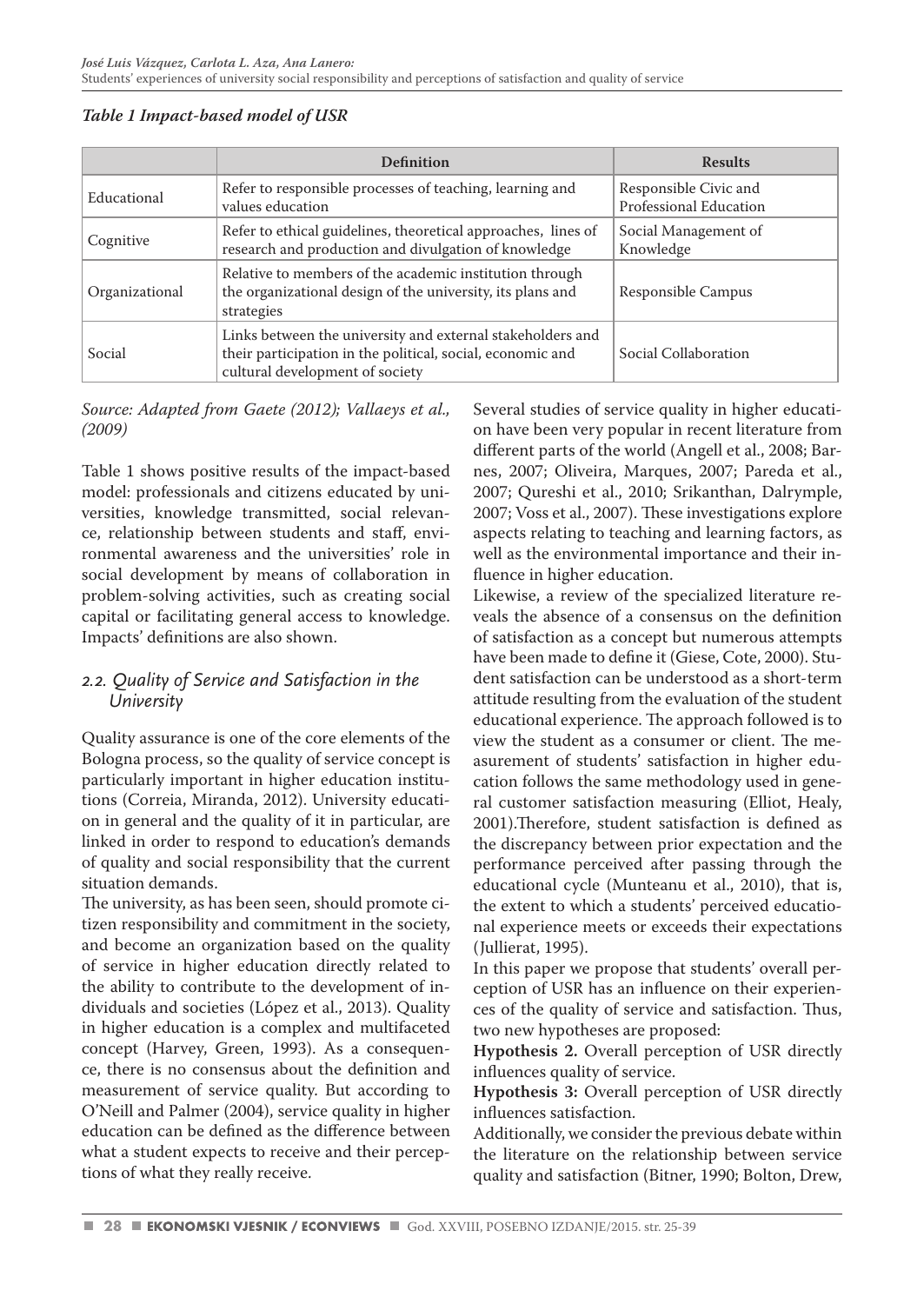1991). In this vein, it has been argued that customer satisfaction is an antecedent of service quality, while other authors believe that it is service quality that leads to customer satisfaction and behavioral intentions (Carrillat et al., 2009; Chia et al., 2008; Molinari et al., 2008). Nowadays, many higher education institutions perform some evaluation of the quality of education provided to students, as well as an assessment of student satisfaction. Attitudes towards the quality of higher education are believed to influence individual satisfaction (Munteanu et al., 2010). According to previous literature (Carrillat et al., 2009; Chia et al., 2008; Molinari et al., 2008), quality of service predicts student satisfaction. Hence, we propose the following hypothesis:

**Hypothesis 4.** Quality of service directly influences satisfaction.

In this context of previous literature, this paper intends to integrate the four types of impact defined in previous academic works in order to identify different aspects of students' perceptions of USR. Particularly, we seek to identify the dimensions that define students' perceptions of USR and analyze its impact on quality of service and student satisfaction in order to establish if the perception of USR affects the quality of service and student satisfaction.

#### *3. Method*

#### *3.1 Participants*

Self-reported data was collected by means of a structured questionnaire from a total sample of 400 students at the University of León, ensuring a size for a representative  $95\%$  (e=+-55; p=q=0.50). Students were selected from their last courses and among real distributions by departments and faculties.

Based on these criteria, the total sample comprised 159 males (39.8%) and 241 females (60.3%) aged 19 to 32 years old (M=22.63 and SD=2.01). On the other hand, the usual distinction on studies' orientations comes to the following: 44% of respondents indicated a main academic background in Social and Legal disciplines, 6.5% in Arts and Humanities, 25% in Technical and Engineering, 15.8% in Health, and 8.8% in Experimental Sciences.

#### *3.2 Measures*

Perceived USR impacts were measured with 46 items defining specific practices based on previous literature (Ceulemans, De Prins, 2011; Christensen et al., 2007; McDonald, 2004; Moon, Orlitzky, 2011; Setó-Pamiés et al., 2011; Vallaeys. 2008; Vallaeys et al., 2009) and review of other similar instruments. Every participant was asked to use a five-point Likert type scale to grade the importance given to each activity from 1 (*not important at all*) to 5 (*very important*). Items were related to the four impacts defining URS as explained in previous sections:

- *• Educational impact.* 12 items were used to grade the importance given by students to USR performances in education. Some examples are "teaching environment-friendly habits" or "adding professional ethics and moral contents".
- *• Cognitive impact.* 10 items were used to grade the importance given by students to USR performances in research. Some examples are "implementing research project on sustainability" or "scientific research on social problems and knowledge generation for social development".
- *• Organizational impact.* 12 items were used to grade the importance given by students to USR performances in research, for instance "work-life balance" or "efficient and reasonable resource distribution".
- *• Social impact.* 12 items were used to grade the importance given by students to USR performances in social outreach, for instance, "sensitizing, educational campaigns on environmental protection in areas of influence which are close to the university" or "organizing volunteering programs for students, professors, staff and clerks".

Students' overall perception of USR was measured with 3 items: "my university has a high potential to contribute to environmental respect", "my university has a high potential to contribute to economic development" and "my university has a high potential to contribute to the resolution of social problems". Respondents had to grade their level of agreement with each sentence on a 5-point Likert-type scale from 1 (*strongly disagree*) to 5 (*strongly agree*). Quality of service was assessed with 5 items using a five five-point scale from 1 (*strongly disagree*) to 5 (*strongly agree*). For example, "my university has both high quality resources and infrastructure". Sat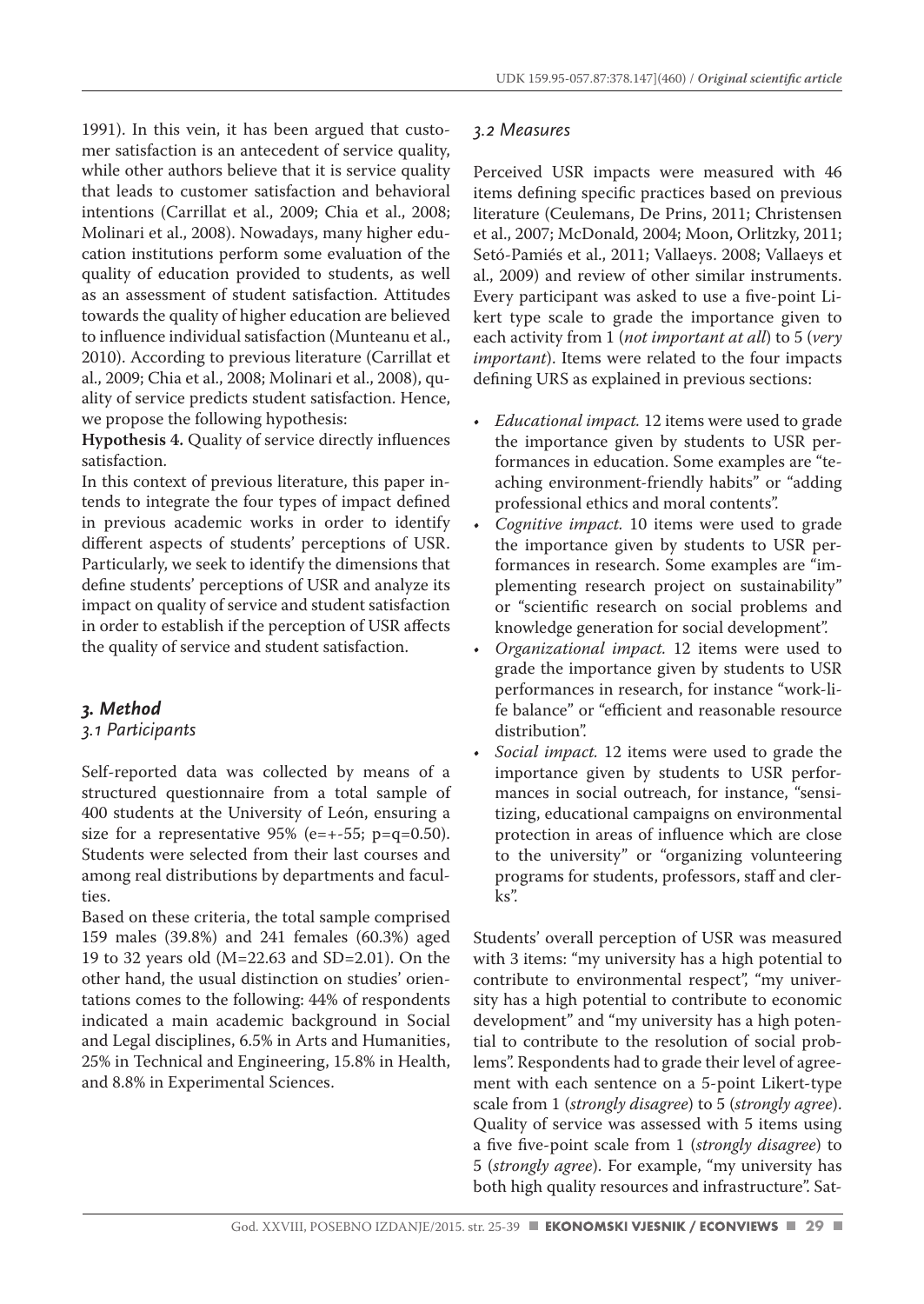isfaction was measured with 6 items on university performance in several areas. For example, "I am satisfied with the education offered by the university". Again, they had to use a scale from 1 (*strongly disagree*) to 5 (*strongly agree*).

## *3.3 Data analysis*

Before testing the hypotheses of the model, we carried out an exploratory factor analysis with the 46 items used to measure student's perceptions of USR according to the four impact model. Principal components analysis revealed a better solution of six factors explaining 50.32% of the total variance. These factors were: external projection (six items), research (five items), education in environmental values (five items), internal management (four items), university-firm relationships (four items), and education in social values (three items). The remaining 16 items did not load enough or loaded in several factors and were removed for the analysis. A more detailed review of these results can be consulted in Vázquez et al., (2014).

Then, the partial least squared (PLS) technique was used to test the effect of the six factors identified on the students' overall perception of USR and to determine if the overall perception of USR produces an improvement in the quality of service and student satisfaction. In addition, the PLS technique was used to test the effect of quality of service on satisfaction. The relationships between the constructs were examined through the statistical program SmartPLS 2.0 (Ringle et al., 2005). The PLS procedure allows the estimation of the research model in two stages (Hulland, 1999). The first of these implies evaluating the strength of the measurement model (also known as the outer model) by looking at item reliabilities, internal consistency, and construct validity. The second stage focuses on the estimation of the fit parameters for the structural model (inner model), reporting on the implementation of the research hypothesis through standardized path coefficients and  $\mathbb{R}^2$  values.

## *4. Results*

## *4.1 Reliability and validity of measures*

Table 2 shows the items included in the measurement model and their psychometric properties. Item reliabilities were evaluated by examining the significance of the standardized loadings  $(\lambda)$ , or simple correlations of indicators with their respective latent variables. All loadings were above the threshold of .50 (Barclay et al., 1995; Chin 1998, 1998a), according to a significance level of p < .05 calculated on the basis of 500 bootstrapping runs.

For the measurement of the internal consistency of scales, the program SmartPLS produces two indicators: Cronbach's alpha (α) and composite reliability (ρc), the latter considered by some authors as superior to the first measure due to its independence from the number of attributes associated to each construct (Fornell, Larcker, 1981). The interpretation of both indices is quite similar and values above .70 are considered reasonable (Barclay et al., 1995; Hair et al., 1998; Nunnally, 1978; Nunnally, Bernstein, 1994). The obtained results showed compliance with such requirement, ensuring the minimization of the measurement error regarding the indicators that were used.

Convergent validity was examined using the average variance extracted (AVE) index, which determines the amount of variance that a construct gets from its indicators in relation to the amount of variance due to the measurement error. For all latent variables, AVE values were above the minimum benchmark of .50 (Fornell, Larcker, 1981). Likewise, to test discriminant validity, we verified that each construct shared a larger variance with its indicators than with other constructs of the model (Barclay et al., 1995).

On the other hand, Table 3 shows the items included in the measurement model and their psychometric properties about overall perception of USR, quality of service and student satisfaction. As shown in the results in Table 2, all items of Table 3 loadings were above the minimum level 0.5 for acceptability (Chin, 1998, 1998a; Barclay et al., 1995).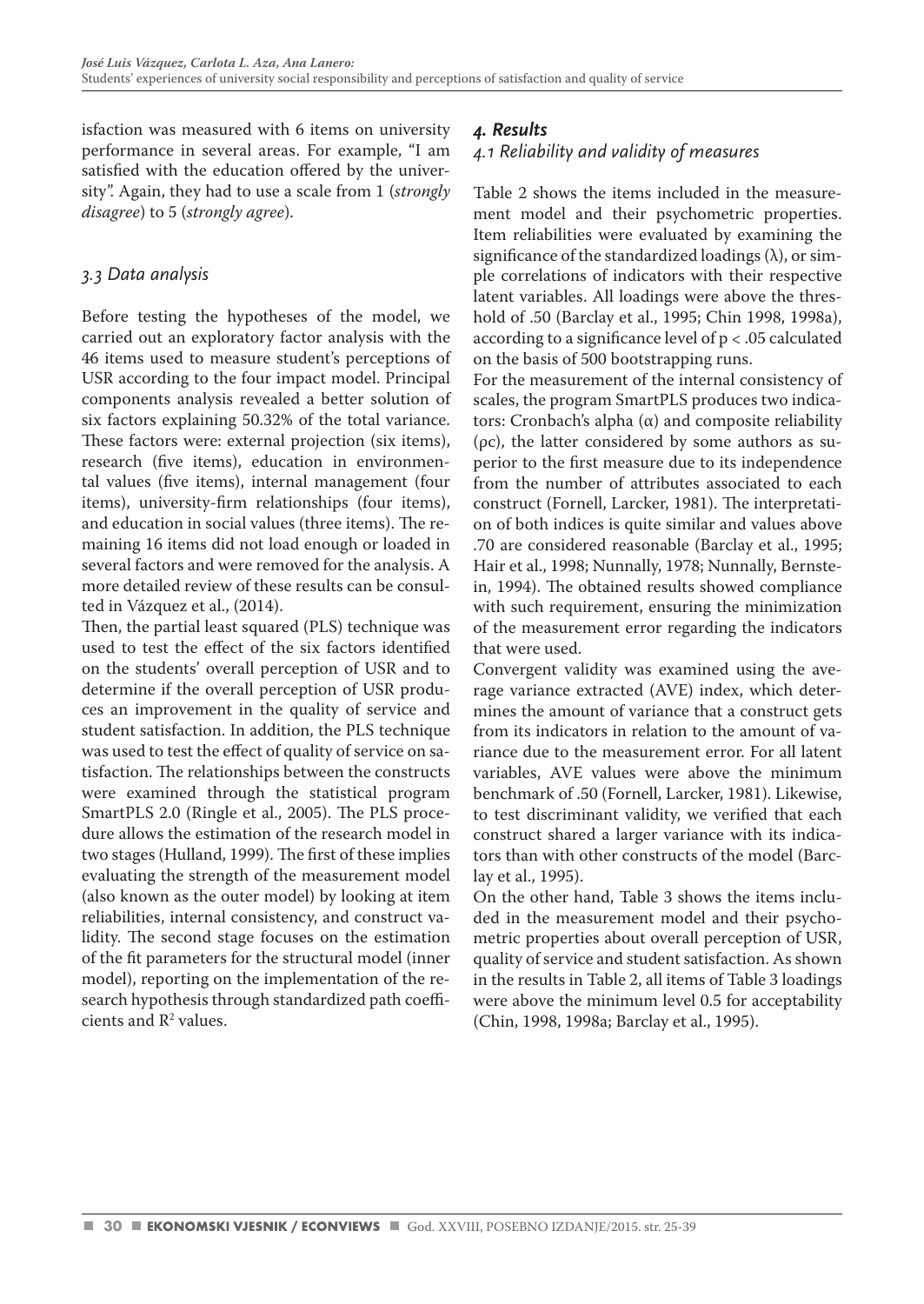| <b>Constructs and items</b>                                                                                                  | λ      | $\alpha$ | $\overline{\rho c}$ | <b>AVE</b> |
|------------------------------------------------------------------------------------------------------------------------------|--------|----------|---------------------|------------|
| External projection                                                                                                          |        | .80      | .86                 | .50        |
| Collaboration with companies, public services or NGOs in social projects to help the disad-<br>vantaged                      | $.73*$ |          |                     |            |
| Sensitizing, educational campaigns on social responsibility in areas of influence which are<br>close to the university       | .75*   |          |                     |            |
| Collaboration with public services and NGOs in sustainable initiatives.                                                      | $.73*$ |          |                     |            |
| Sensitizing educational campaigns on environmental protection in areas of influence which<br>are close to the university     | $.73*$ |          |                     |            |
| Organization and sponsoring of performances committed to both local and regional socioe-<br>conomic development              | $.68*$ |          |                     |            |
| Organization of volunteering programs for students, professors and staff                                                     | $.62*$ |          |                     |            |
| Research                                                                                                                     |        | .75      | .84                 | .51        |
| Incorporation of sustainable values to scientific research                                                                   | $.78*$ |          |                     |            |
| Scientific research on social problems and the knowledge generation                                                          | $.66*$ |          |                     |            |
| Implementing research on environmental sustainability                                                                        | $.72*$ |          |                     |            |
| Application of scientific knowledge to the development of new environment-friendly pro-<br>ducts, technologies and processes | $.75*$ |          |                     |            |
| Integrating values such as respecting individual and social rights when carrying out scientific<br>research                  | $.64*$ |          |                     |            |
| Education in environmental values                                                                                            |        | .76      | .84                 | .52        |
| Teaching environment-friendly habits and sustainable values                                                                  | $.84*$ |          |                     |            |
| University awareness of environmental problems                                                                               | $.69*$ |          |                     |            |
| Vocational training to solve environmental problems                                                                          | $.78*$ |          |                     |            |
| Adding professional ethics and moral contents to the syllabus                                                                | $.64*$ |          |                     |            |
| Preserving university eco-areas                                                                                              | $.63*$ |          |                     |            |
| Internal Management                                                                                                          |        | .70      | .81                 | .52        |
| Fostering respect for diversity and equal opportunities for workers                                                          | $.76*$ |          |                     |            |
| Electing authorities and management bodies by means of a transparent, democratic process                                     | $.72*$ |          |                     |            |
| Work-life balance for professors and staff                                                                                   | $.73*$ |          |                     |            |
| Efficient and reasonable resource distribution                                                                               | $.69*$ |          |                     |            |
| University-firm relationships                                                                                                |        | .71      | .81                 | .53        |
| Adapting the syllabus to the needs and demands of all economic sectors                                                       | $.63*$ |          |                     |            |
| Fostering entrepreneurship among students                                                                                    | $.74*$ |          |                     |            |
| Transferring knowledge to companies                                                                                          | $.72*$ |          |                     |            |
| Collaborating with employers to improve vocational training and hiring (internships)                                         | $.81*$ |          |                     |            |
| Education in social values                                                                                                   |        | .65      | .80                 | .58        |
| Fostering respect for diversity and equal opportunities among students                                                       |        |          |                     |            |
| Recognition of students' opinions and participation                                                                          | .71*   |          |                     |            |
| Education in human and social values and fostering civic solidarity                                                          | $.76*$ |          |                     |            |

## *Table 2 Psychometric properties of the students' perception of USR*

*λ (loading); α (Cronbach's alpha); ρc (composite reliability); AVE (average variance extracted) \*p < .001 (based on two-tailed t-test with 499 df). Source: Author's calculations*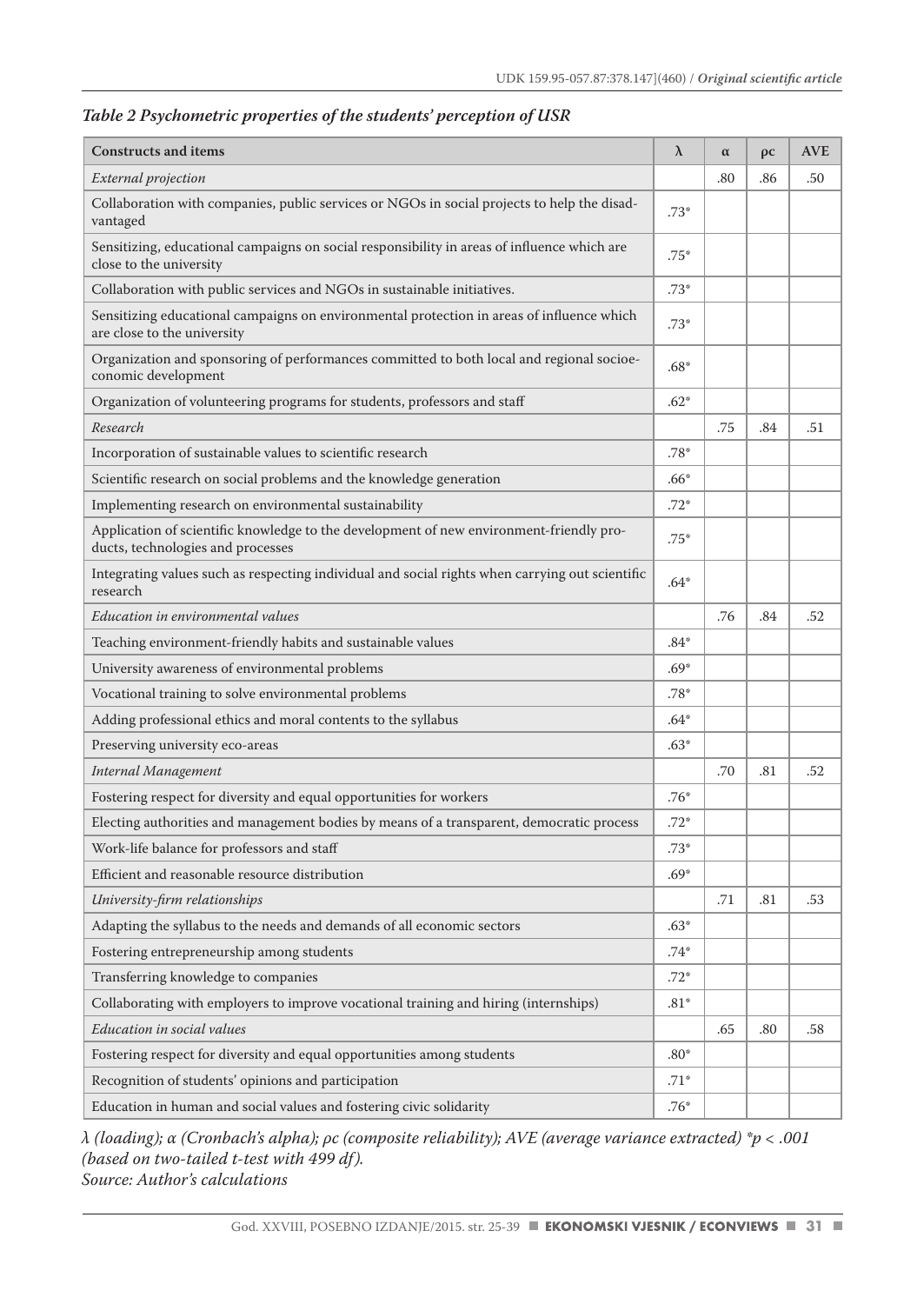| Table 3 Psychometric properties of the overall perception of USR quality of service and satisfaction |  |
|------------------------------------------------------------------------------------------------------|--|
| scales                                                                                               |  |

| <b>Constructs and items</b>                                                              |  | $\alpha$ | $\rho c$ | <b>AVE</b> |
|------------------------------------------------------------------------------------------|--|----------|----------|------------|
| Overall perception of USR                                                                |  | .78      | .87      | .69        |
| My university has a high potential to contribute to environmental respect                |  |          |          |            |
| My university has a high potential to contribute to economic development                 |  |          |          |            |
| My university has a high potential to contribute to the resolution of social<br>problems |  |          |          |            |
| Quality of service                                                                       |  | .78      | .85      | .53        |
| My university has both high quality resources and infrastructure                         |  |          |          |            |
| My university degree programs have a high quality                                        |  |          |          |            |
| My university's professors carry out quality tasks                                       |  |          |          |            |
| Management staff and services at my university carry out quality tasks                   |  |          |          |            |
| My university offers quality services in comparison to others                            |  |          |          |            |
| Satisfaction                                                                             |  | .90      | 0.92     | .66        |
| I am satisfied with the education offered by the university                              |  |          |          |            |
| My decision to choose this university was correct                                        |  |          |          |            |
| I am satisfied with my overall university experience                                     |  |          |          |            |
| I will recommend this university to others                                               |  |          |          |            |
| I am proud to belong to this university                                                  |  |          |          |            |
| My university experience meets my expectations                                           |  |          |          |            |

*λ (loading); α (Cronbach's alpha); ρc (composite reliability); AVE (average variance extracted) \*p < .001 (based on two-tailed t-test with 499 df). Source: Author's calculations* 

## *4.2 Model testing*

Once the reliability and validity of the measurement model were proved, we analyzed the hypothesized relationships among endogenous variables. A bootstrapping procedure with 500 resamples was applied in order to determine the statistical significance of each estimated path in the model. According to that, Table 4 displays the direct effects obtained for the overall sample, just as their significance level.

Hypothesis 1 was partially supported, since only internal management had a positive effect on the overall index of perceived USR ( $β = .22$ ,  $p < .001$ ).

## *Table 4 Direct effects and group comparison*

| <b>Path coefficients</b>                                                     | <b>Direct</b><br>effects $\beta$ |
|------------------------------------------------------------------------------|----------------------------------|
| External projection $\rightarrow$ Overall perception<br>of USR               | .13                              |
| Research $\rightarrow$ Overall perception of USR                             | .12                              |
| Education in environmental values $\rightarrow$<br>Overall perception of USR | .09                              |
| Internal Management $\rightarrow$ Overall percep-<br>tion of USR             | $.22***$                         |
| University-firm relationships $\rightarrow$ Overall<br>perception of USR     | .01                              |
| Education in social values $\rightarrow$ Overall<br>perception of USR        | .07                              |
| Overall perception of USR $\rightarrow$ Quality of<br>service                | $.57***$                         |
| Overall perception of USR $\rightarrow$ Satisfaction                         | $.17***$                         |
| Quality of service $\rightarrow$ Satisfaction                                | $.61***$                         |

*\*\*\*p < .001 (based on two-tailed t-test with 499 df). Source: Author's calculations*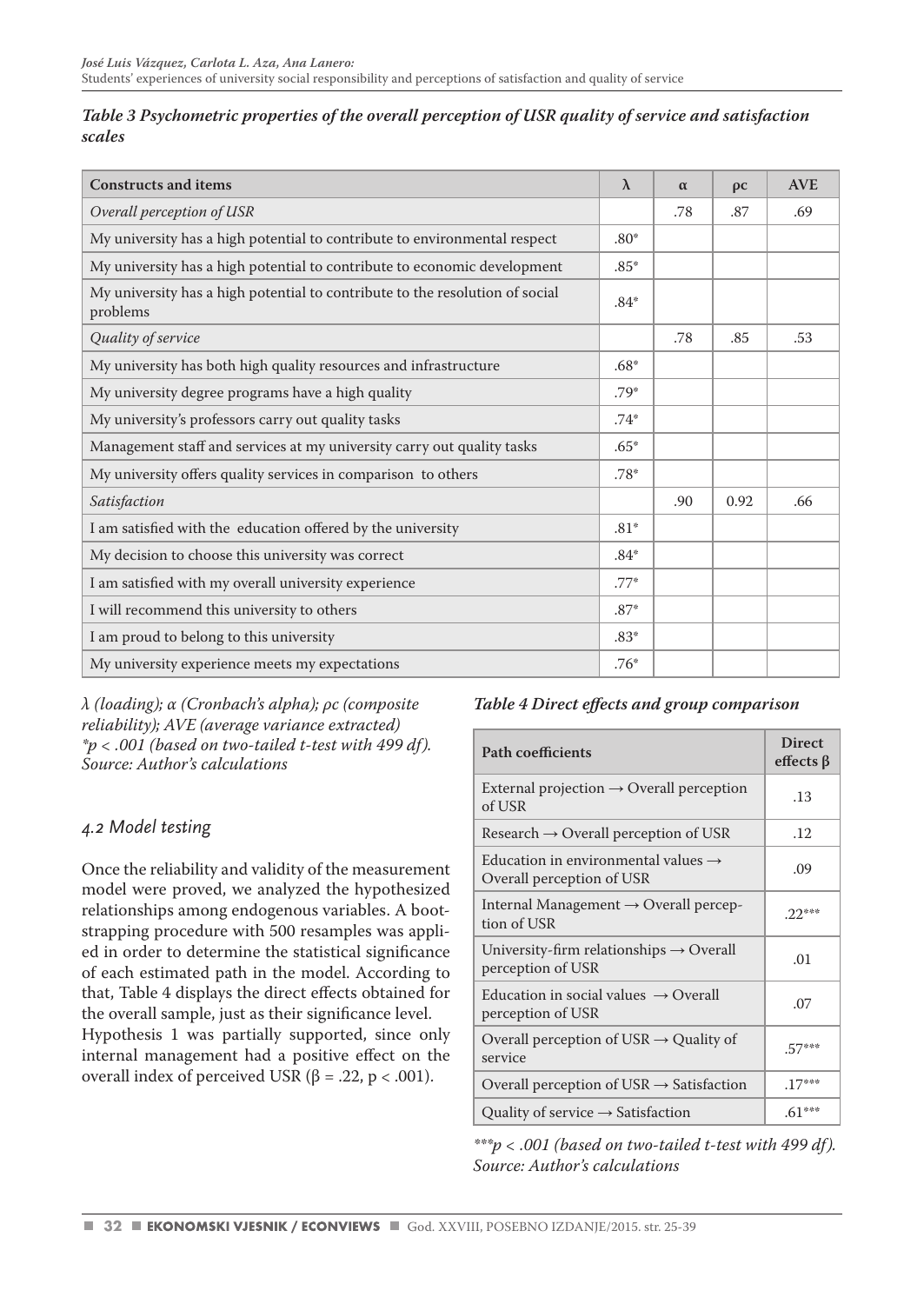#### *Figure 1 Empirical model*



*\*\*\*p < .001; ns: non-significant (based on two-tailed t-test with 499 df).*

*Note: EP: external projection; R: research; EEV: education environmental values; IM: internal management; U-FR: university-firm relationship and ESV: education social values Source: Author*

Nevertheless, the rest of the factors were not significantly related to students' overall perceptions of university contribution to social, environmental and economic goals. Regarding the role of the overall index of the perceived USR in the model, results confirmed a direct effect on quality of service (β = .57, p < .001) and satisfaction (β = .17, p < .001), thus supporting hypothesis 2 and 3. Likewise, quality of service influenced satisfaction directly ( $\beta$  = .61, p < .001) thus supporting hypothesis 4.

In the context of such results, Figure 1 also shows the path coefficients, their significance level and the  $\mathbb{R}^2$  indices of global adjustment of the model. In sum, those relationships appearing as significant explained 22% of variance in the overall USR index, 33% of variance in the Quality of service and 52% in the Satisfaction. Moreover, the  $Q^2$  values associated with the Stone-Geisser criterion (Geisser, 1974; Stone, 1974) were consistently higher than zero, indicating that prerequisites of predictive relevance for the model are fulfilled (Chin, 1998).

#### *5. Conclusions*

This paper has presented some results in order to build a model of University Social Responsibility and to test if this model affects the quality of service and student satisfaction. From this general framework, a study was carried out to analyze students' perceptions of USR at the University of León (Spain) and, by this means, generate basic information useful for universities in the design and implementation of their marketing strategies according to responsibility criteria and in this way, achieve an improved quality of service and more satisfied students.

Starting from previous academic work on USR (Burcea, Marinescu, 2011; Matten, Moon, 2004; Moon, Orlitzky, 2011), a new model of the educative communities' perception of USR was proposed, based on the four impacts attributed to the university − education, research, internal management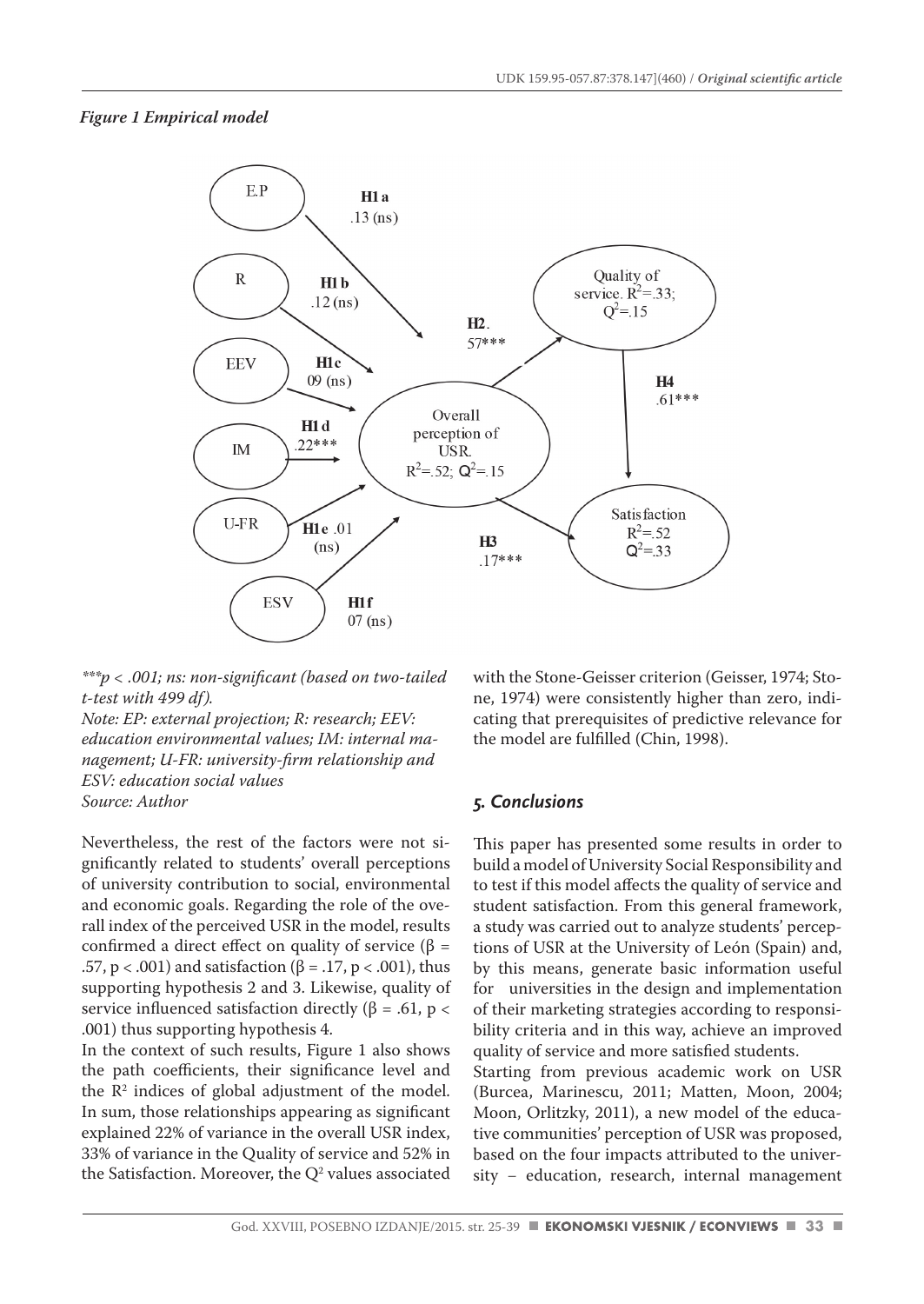and external projection − (Vallaeys, 2008; Vallaeys et al., 2009). However, the statistical analysis performed on the data allowed the identification of six factors that define students' views of USR.

According to these results, on one hand, it is concluded that the impact-based model (Vallaeys, 2008; Vallaeys et al., 2009) is unable to properly identify students' vision of USR. Particularly constructs related to external projection, research and education are not dependent on USR in the eyes of students. Factor analysis showed six dimensions of USR as perceived by participants, namely: external projection, internal management, research, education in environmental values, education in social values and university-firm relationships, but only one affects the overall perception of USR, internal management. The students of the university seem to have a deep knowledge of the internal management because, for several years, universities have realized the importance of staff's working conditions and given their social character, are promoting the work-life balance, respect for diversity and equal opportunities, efficient and reasonable resource distribution or democratic and transparent process of authority election, which have no influence on students but seem to be well-known by stakeholders. Thus, respondents were more satisfied with university performances related to internal USR, maybe because the other aspects of USR (research, education in environmental values, university-firm relationships, education in social values and external projection) are outside the students' daily life and not perceived by them as facets that affect their overall perception of USR.

In an attempt to overcome the limitations identified in previous literature, our study has proposed an explanatory model of USR, trying to prove its generalization to higher education and its influence in quality of service and student satisfaction. From this approach, this research demonstrates that a positive overall perception of USR generates a greater quality of service and student satisfaction. This evidence suggests the desirability of paying greater attention to the USR education in environmental and social values, research, internal management and external projection in a university, thus allowing the possibility of an increase in both student quality and satisfaction. In this respect, we can conclude that the early attraction of students to USR plays a significant role leading to their professional and related initiatives.

sults suggest the necessity of working towards the spread of said actions, as well as an improvement in responsible and sustainable education of students - consistent with previous results - (Christensen et al., 2007; Moon, Orlitzky, 2011; Setó-Pamiés et al., 2011) to achieve higher standards of quality, satisfaction and generally speaking a better experience at university. Therefore, education, research, internal and external management of USR contents in the university can be seen as a marketing strategy aimed at better satisfaction of the employment needs of students and a better university reputation. In this context, the principal aim of this study was to justify a call for attention to USR as marketing strategy of university academic curricula, through the analysis of the current opinion of students about overall perception of USR. Additionally, in accordance with previous studies (Carrillat et al., 2009; Chia et al., 2008; Molinari et al., 2008; Munteanu et al., 2010), the findings indicate that quality of service predicts university student satisfaction. This situation leads to improvement of the university's standing and notoriety, reduces the dropping out of students and attracts new students. Thus, the USR model, which is developed as a cross subject in all fields, is believed to be a competitive advantage against other universities. While this paper proposes an exploratory analysis of students' perceptions of USR, further research needs to be carried out on this topic. First, we must take note of the novelty of the theoretical framework used in the application of the USR model, with a particular focus on the study of USR student perception and the insufficient theoretical development. Thus, we should require new studies to replicate the obtained results or propose a different USR measurement of construct. Secondly, data was collected at one single Spanish university. Therefore, in order to achieve more general results, the analysis should be extended to include other national and foreign institutions. Besides, it would be convenient to complement this model with other variables of university experience, such as loyalty, trust or credibility. Additionally, new studies are required to consider other endogenous factors in order to increase the predictive validity of the first stage of this model, that is, regarding the low level of support that was obtained in the prediction of the perception of the USR index.

From universities marketing perspectives, the re-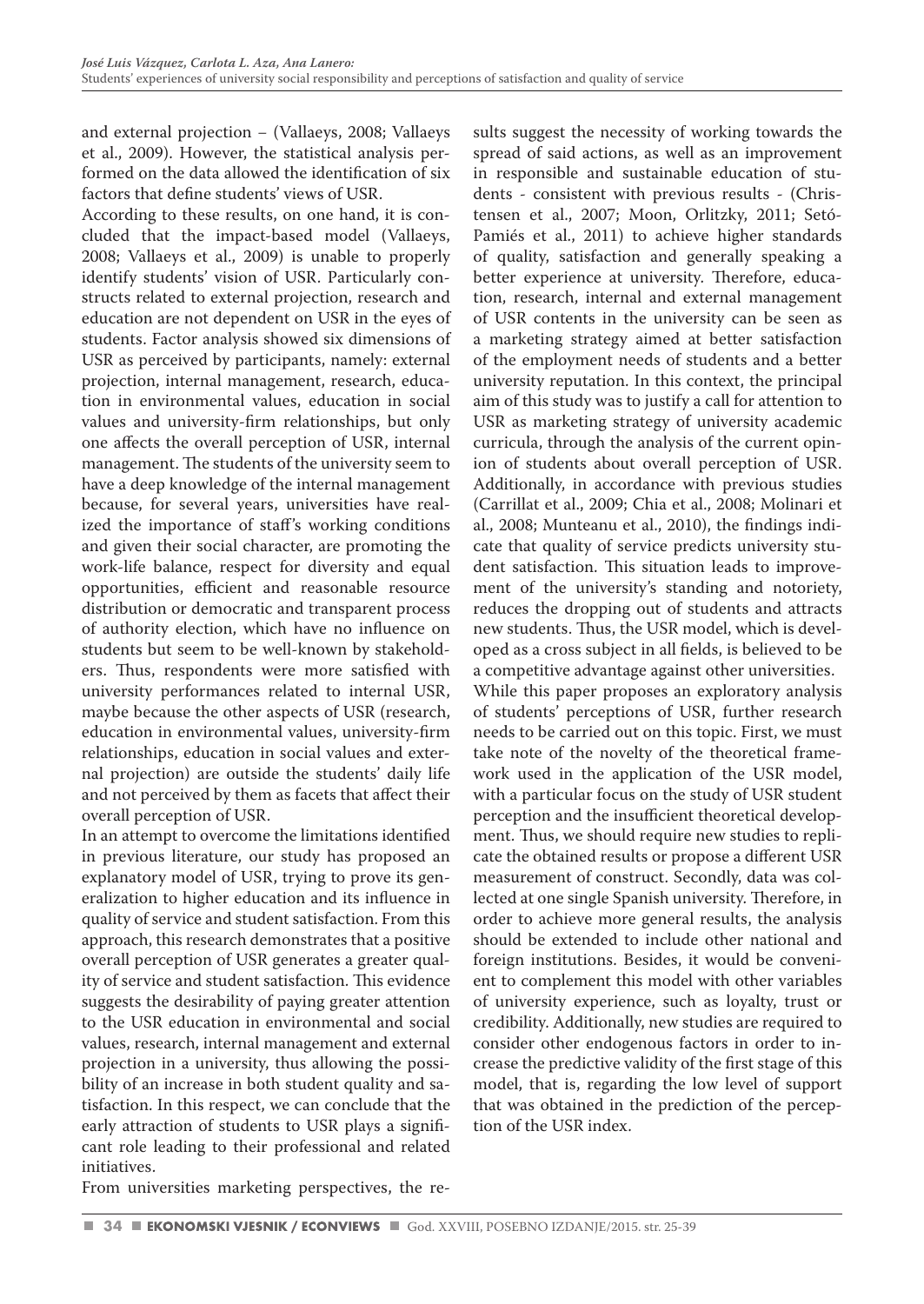#### **References**

- 1. Angell, R. J., Heffernan, T. W., Megicks, P. (2008), "Service quality in postgraduate education", Quality Assurance in Education, Vol. 16, No. 3, pp. 236–254.
- 2. Argandoña, A. (2012), Otra definición de responsabilidad social. Cátedra "La Caixa" de Responsabilidad Social de la empresa y gobierno corporativo. IESE Business School. Universidad de Navarra.
- 3. Barclay, D., Higgins, C., Thompson, R. (1995), "The partial least squares (PLS) approach to causal modeling: Personal computer adoption and use as an illustration", Technology Studies, Vol. 2, No. 2, pp. 285-309.
- 4. Barnes, B. R. (2007), "Analysing service quality: the case of post-graduate Chinese students", Total Quality Management & Business Excellence, Vol. 18, No. 3, pp. 313–331.
- 5. Bitner, M.J. (1990), "Evaluating service encounters: the effects of physical surroundings and employee responses", Journal of Marketing, Vol. 54, No. 2, pp. 69-82.
- 6. Bolton, R.N., Drew, J.H. (1991), "A multistage model of customers' assessments of service quality and value", Journal of Consumer Research, Vol. 17, No. 4, pp. 375-384.
- 7. Burcea, M., Marinescu, P. (2011), "Students' perceptions on corporate social responsibility at the academic level. Case study: The faculty of administration and business", University of Bucharest. Amfiteatru Economic, Vol. 13, No. 29, pp. 207-220.
- 8. Carrilat, F.A., Jaramillo, F., Mulki, J.P. (2009), "Examining the impact of service quality: a meta-analysis of empirical evidence", Journal of Marketing Theory and Practice, Vol. 17, No. 29, pp. 95-110.
- 9. Casani, F., Pérez, C. (2009), "La responsabilidad social en las universidades públicas españolas: Vectores de cambio en la gobernanza", Investigaciones de Economía de la Educación, Vol. 4, pp. 127-137.
- 10. Ceulemans, K., De Prins, M., Cappuyns, V., De Coninck, W. (2011), "Integration of sustainable development in higher education's curricula of applied economics: Large-scale assessments, integration strategies and barriers", Journal of Management and Organization, Vol. 17, No. 5, pp. 621-640.
- 11. Chia, J., Hsu, J. Hsu, C.M. (2008), "The relationships between service quality and customer satisfaction in a leading Chinese web 2.0 company", The Business Review, Cambridge, Vol. 11, No. 1, pp. 84-90.
- 12. Chin, W.W. (1998), "The partial least squares approach for structural equation modeling", in Marcoulides, G.A. (Ed.), Modern methods for business research, Lawrence Erlbaum Associates, Mahwah, NJ, pp. 295-336.
- 13. Chin, W.W. (1998a), "Issues and opinion on structural equation modeling", MIS Quartely, Vol. 22, No. 1, pp. 7-16.
- 14. Christensen, L.J., Peirce, E., Hartman, L.P., Hoffman, W.M., Carrier, J. (2007), "Ethics, CSR, and sustainability education in the financial times top 50 global business schools: Baseline data and future research directions", Journal of Business Ethics Education, Vol. 73, No. 4, pp. 347–368.
- 15. Correia, S. M., Miranda, F. J. (2012), "DUAQUAL: The quality perceived by teachers and students in university management", Cuadernos de Gestión, Vol. 12, No. 1, pp. 107-122.
- 16. Dellaportas, S. (2006), "Making a difference with a discrete course on accounting ethics", Journal of Business Ethics, Vol. 65, No. 4, pp. 391-404.
- 17. Ehrlich, T. (2000). Civic Responsibility and Higher Education, Westport: The American Council on Education and the Oryx Press.
- 18. Elliott, K. M., Healy, M. A. (2001), "Key factors influencing student satisfaction related to recruitment and retention", Journal of marketing for higher education, Vol. 10, No. 4, pp. 1-11.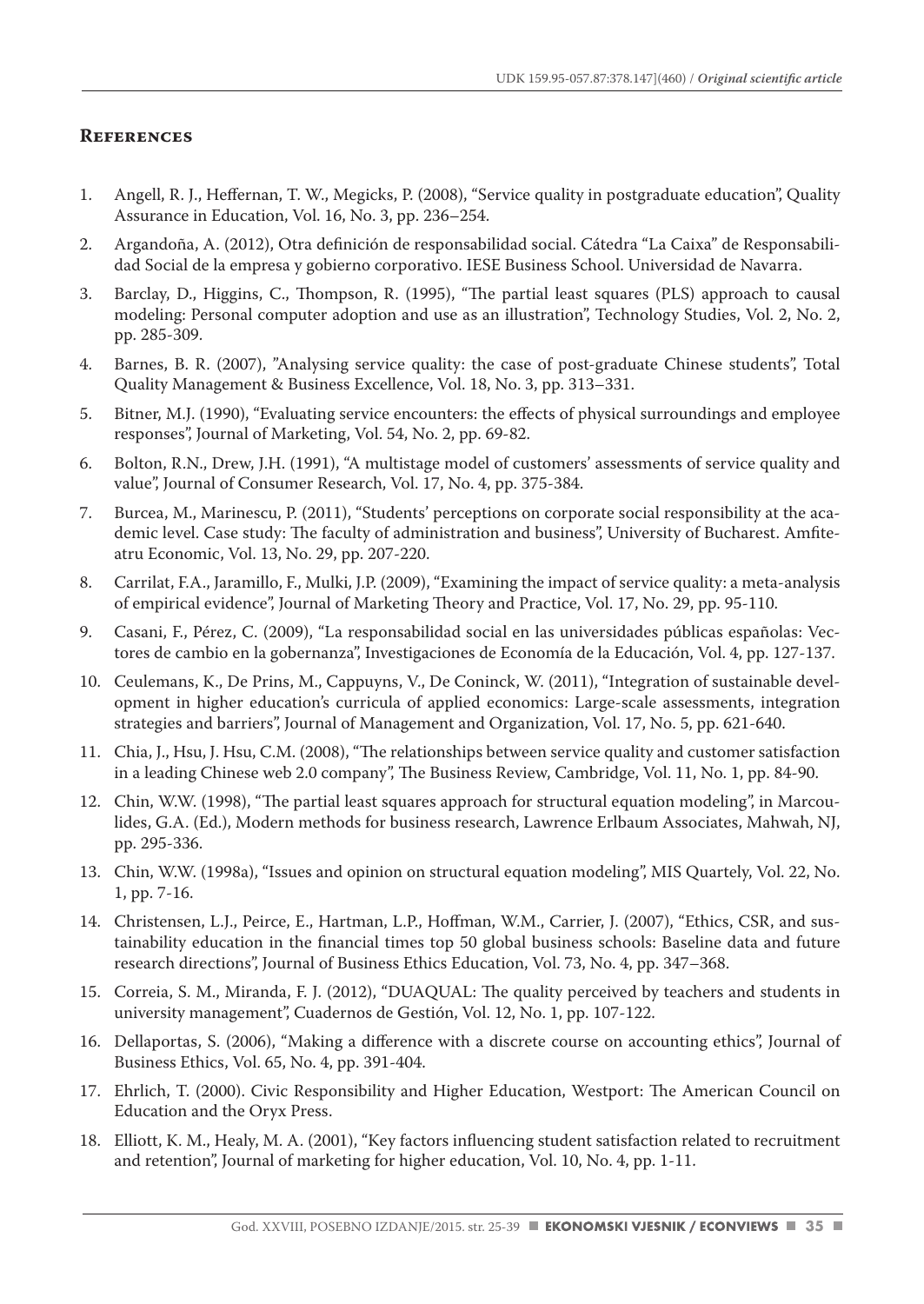- 19. Esfijani, A., Hussain, F., Chang, E. (2013), "University social responsibility ontology", International Journal of Engineering Intelligent Systems, Vol. 21, No 4, pp. 271–281.
- 20. European Commission. (2011), A renewed EU strategy 2011-14 for Corporate Social Responsibility, Brussels.
- 21. Fornell, C., Larker, D.F. (1981), "Evaluating structural equation models with unobservable variables and measurement error", Journal of Marketing Research, Vol. 18, No. 1, pp. 39-50.
- 22. Gaete, R. (2009), Participación de los stakeholders en la evaluación del comportamiento socialmente responsable de la gestión universitaria: perspectivas, obstáculos y propuestas. XV Congreso de la Asociación Española de Contabilidad y Administración de Empresas (AECA), Valladolid.
- 23. Gaete, R. (2012), Responsabilidad social universitaria: una nueva mirada a la relación de la universidad con la sociedad desde la perspectiva de las partes interesadas. Un estudio de caso. PhD. Tesis. Universidad de Valladolid, Valladolid.
- 24. Galang, A. P. (2010), "Environmental Education for Sustainability in Higher Education Institutions in the Philippines", International Journal of Sustainability in Higher Education, Vol. 11, No.2, pp. 173-183.
- 25. Gasca, P.E., Olvera, G.J.C. (2011), "Construir ciudadanía desde las universidades, responsabilidad social universitaria y desafíos ante el siglo XXI. Convergencia", Revista de Ciencias Sociales. Universidad Autónoma del Estado de México, Vol. 18, No. 56, pp. 37-58.
- 26. Geisser, S. (1974), "A predictive approach to the random effects model", Biometrica, Vol. 61, No. 1, pp. 101-107.
- 27. Giese, J. L., Cote, J. A. (2000), "Defining customer satisfaction", Academy of Marketing Science Review, Vol. 2000, No. 1, pp. 1–34.
- 28. Hair, J.F.J., Anderson, R.E., Tatham, R.L., Black, W.C. (1998). Multivariete data analysis (5<sup>th</sup> ed.), Londres: Prentice Hall International.
- 29. Harvey, L., Green, D. (1993), "Defining quality", Assessment and Evaluation in Higher Education, Vol. 18, No. 1, pp. 9-34.
- 30. Hulland, J. (1999), "Use of partial least squares (PLS) in strategic management research: A review of four recent studies", Strategic Management Journal, Vol. 20, No. 2, pp. 195-204.
- 31. Juillerat, S. L. (1995), Investigating a two-dimensional approach to the assessment of student satisfaction: Validation of the student satisfaction inventory. (Ph.D. dissertation, Temple University, Philadelphia, PA) Retrieved March 01, 2008, from ProQuest Digital Dissertations database, (Publication No. AAT 9527493).
- 32. Kunstler, B. (2006), "The millennial university, then and now: from late medieval origins to radical transformation", On the Horizon, Vol. 14, No. 2, pp. 62-69.
- 33. Larrán- Jorge, M., Hernández, A. L., Cejas, M. Y. C. (2012), "Stakeholder Expectations in Spanish Public Universities: An Empirical Study.International", Journal of Humanities and Social Science, Vol. 2, No. 10, pp. 1-13.
- 34. Larrán-Jorge, M., López-Hernandez, A., Herrera, J., Andrades, F.J. (2012a), "Do Spanish Public Universities Use Corporate Social Responsibility as a Strategic and Differentiating Factor?", Revista International Journal of Humanities and Social Science, Vol. 2, No. 11, pp. 29-44.
- 35. López Armengol, M., Colombo, M.P. (2013), "Calidad y la responsabilidad social universitaria: ejes para un nuevo modelo de educación superior", Revista Ciencias Administrativas, Vol. 1, No. 1, pp. 1-7.
- 36. Luthar, H. K., Karri, R. (2005), "Exposure to ethics education and the perception of linkage between organizational ethical behaviour and business outcomes", Journal of Business Ethics, Vol. 61, No. 4, pp. 353-368.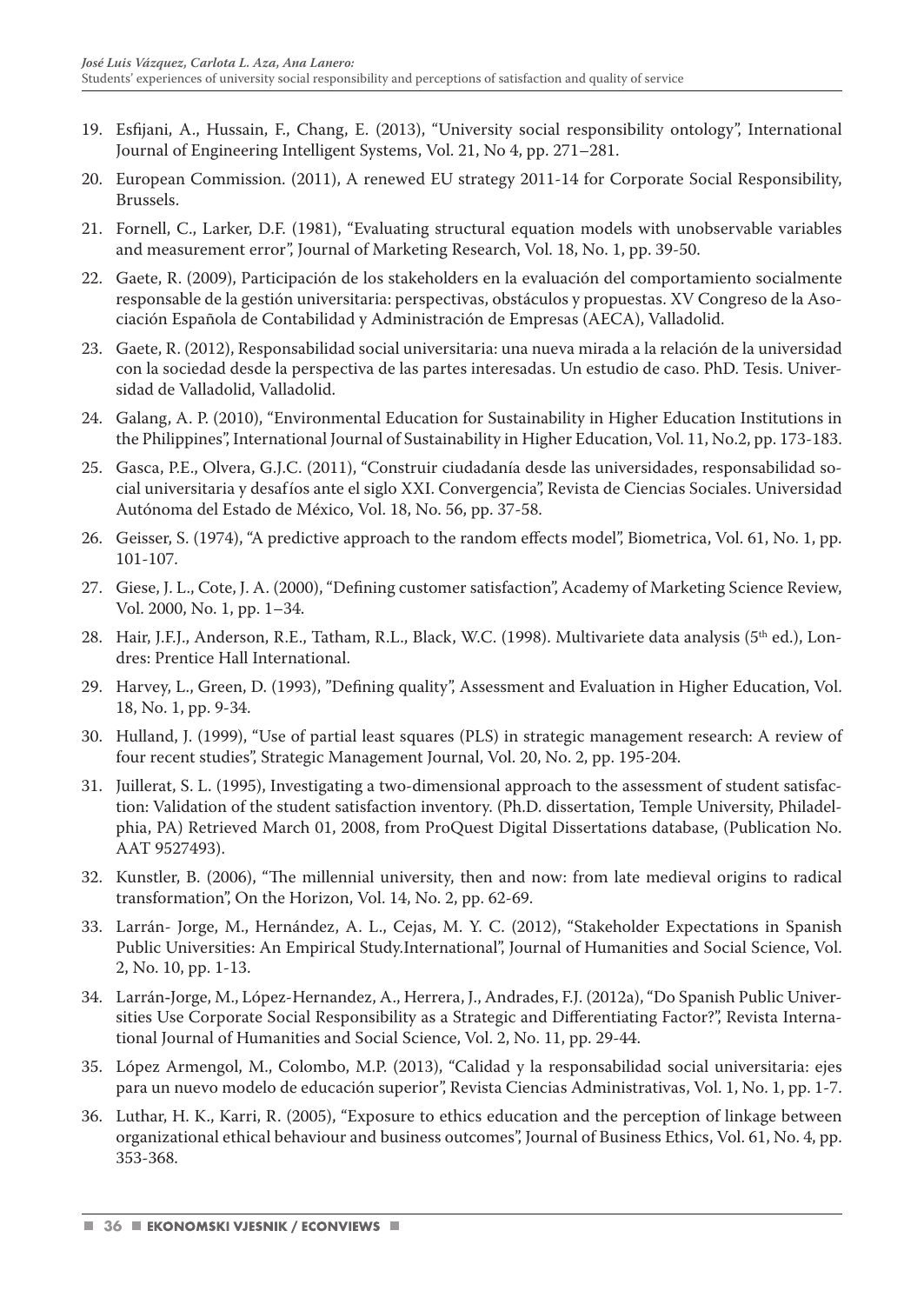- 37. Martí, J.J., Martínez, F., Martí, M., Marí, R. (2008), "Responsabilidad social universitaria: Acción aplicada de valoración del bienestar psicológico en personas adultas mayores institucionalizadas", Revista Polis, Vol. 5, No. 18.
- 38. Matten, D., Moon, J. (2004)," Corporate Social Responsibility Education in Europe", Journal of Business Ethics, Vol. 54, No. 4, pp. 323-337.
- 39. McDonald, G.M. (2004), "A case example: Integrating ethics into the academic business curriculum", Journal of Business Ethics, Vol. 54, No. 4, pp. 371-384.
- 40. Ministry of Education (2011), "La responsabilidad social de la universidad y el desarrollo sostenible", Available at: http://sede.educacion.gob.es/publiventa/detalle.action?cod=14925 (Accessed on: April 3, 2014)
- 41. Molinari, L.K., Abratt, R., Dion, P. (2008), "Satisfaction, quality and value and effects on repurchase and positive word of mouth behavioral intentions in a B2B services context", Journal of Services Marketing, Vol. 22, No. 5, pp. 363-373.
- 42. Moneva, J. M. (2007). Es la responsabilidad social corporativa rentable para la empresa?. En Responsabilidad Social Corporativa. Barcelona: de ACCID Contabilidad y Dirección.
- 43. Moon, J., Orlitzky, M. (2011), "Corporate social responsibility and sustainability education: A trans-Atlantic comparison", Journal of Management and Organization, Vol. 17, No. 5, pp. 583-603.
- 44. Muijen, H (2004), "Corporate Social Responsibility Starts at University", Journal of Business Ethics, Vol. 53, No. 1-2, pp. 235-246.
- 45. Munteanu, C., Ceobanu, C., Bobâlca, C., Anton, O. (2010), "An analysis of customer satisfaction in a higher education context". International Journal of Public Sector Management, Vol. 23, No. 2, pp. 124-140.
- 46. Núñez Chicharro, M., Alonso Carrillo, I. (2009), "La responsabilidad social en el mapa estratégico de las universidades públicas ", Pecvnia, Vol. 9, pp. 157-180.
- 47. Nunnally, J.C. (1978). Psychometric Theory. Nueva York: McGraw-Hill.
- 48. Nunnally, J.C., Bernstein, I.H. (1994). Psychometric theory (3ª Ed.). Nueva York: McGraw-Hill.
- 49. O'Neill, M.A., Palmer, A. (2004), "Importance-performance analysis: a useful tool for directing continuous quality improvement in higher education", Quality Assurance in Education, Vol. 12, No. 1, pp. 39-52.
- 50. Oliveira-Brochado, A., Marqués, R. (2009), "Comparing alternative instruments to measure service quality in higher education", Quality Assurance in education, Vol. 17, No. 2, pp. 174-190.
- 51. Pareda, M., Airey, D. W., Bennett, M. (2007), "Service quality in overseas education: The experience of overseas students", Journal of Hospitality, Leisure Sport and Tourism Education, Vol. 6, No. 2, pp. 55–67.
- 52. Qureshi, T. M., Shaukat, M. Z., Hijazi, S. T. (2010), "Service Quality SERVQUAL model in higher education institutions. What factors are to be considered? Interdisciplinary", Journal of Contemporary Research in Business, Vol. 2, No. 5, pp. 281–290.
- 53. Ringle, C.M., Wende S., Will A. (2005), "SmartPLS 2.0 (M3) beta", Available at: http://www.smartpls. com (Accessed on: March 20, 2014)
- 54. Setó-Pamiés, D., Domingo-Vernis, M., Rabassa-Figueras, N. (2011), "Corporate social responsibility in management education: Current status in Spanish universities", Journal of Management and Organization, Vol. 17, No. 5, pp. 604-620.
- 55. Srikanthan, G., Dalrymple, J. F. (2007), "A conceptual model overview of a holistic model for quality in higher education", International Journal of Education Management, Vol. 21, No. 3, pp. 173–193.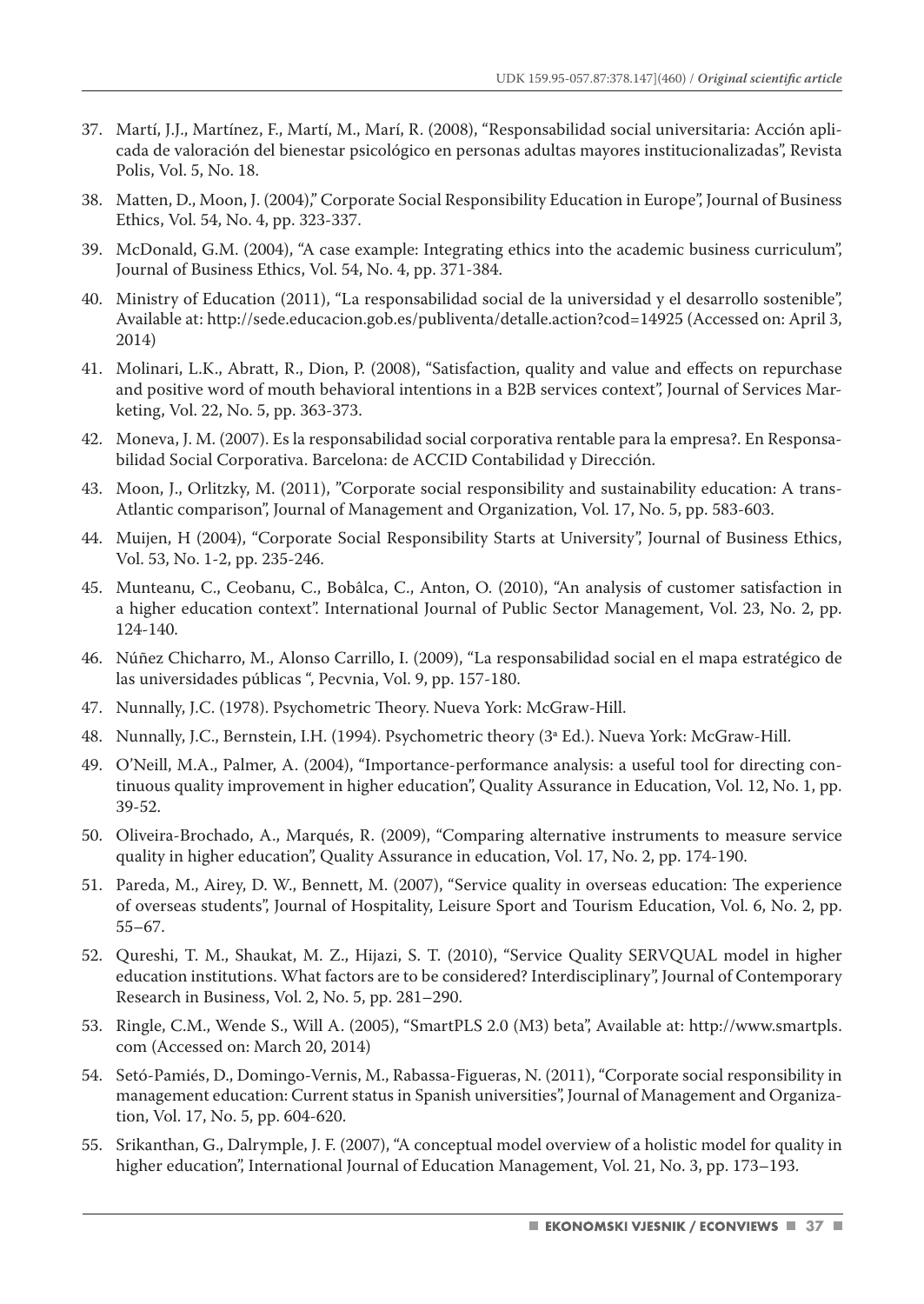- 56. Stone, M. (1974), "Cross validatory choice and assessment of statistical predictions", Journal of the Royal Statistical Society, Vol. 36, No. 1, pp. 111-147.
- 57. Sullivan, W.M. (2003), "The University as Citizen: Institutional Identity and Social Responsibility. A Special Report", The Civic Arts Review, Vol. 16, No. 1, pp. 1-14.
- 58. Tilbury, D. (2011), "Higher education for sustainability: a global overview of commitment and progress", Higher education in the world, Vol. 4, pp.18-28.
- 59. Vallaeys, F. (2008), "Responsabilidad social universitaria: Una nueva filosofía de gestión ética e inteligente para las universidades", Revista Educación Superior y Sociedad: nueva Época, Vol. 13, No. 2, pp. 193-220.
- 60. Vallaeys, F., De la Cruz, C., Sasia, P. (2009). Responsabilidad social universitaria. Manual primeros pasos. México DF: Mc Graw Hill.
- 61. Vázquez, J. L., Aza C.L., Lanero A. (2014), "Are students aware of university social responsibility? Some insights from a survey in a Spanish university", International Review on Public and Nonprofit Marketing, Vol. 11, No. 3, pp. 195-208.
- 62. Voss, R., Gruber, T., Szmigin, I. (2007), "Service quality in higher education: The role of students' expectations", Journal of Business Research, Vol. 60, No. 9, pp. 949–959.
- 63. Wilhite, S.C., Silver, P.T., (2005), "A False Dichotomy for Higher Education: Educating Citizens vs. Educating Technicians", National Civic Review, Vol. 94, No. 2, pp. 46-54.